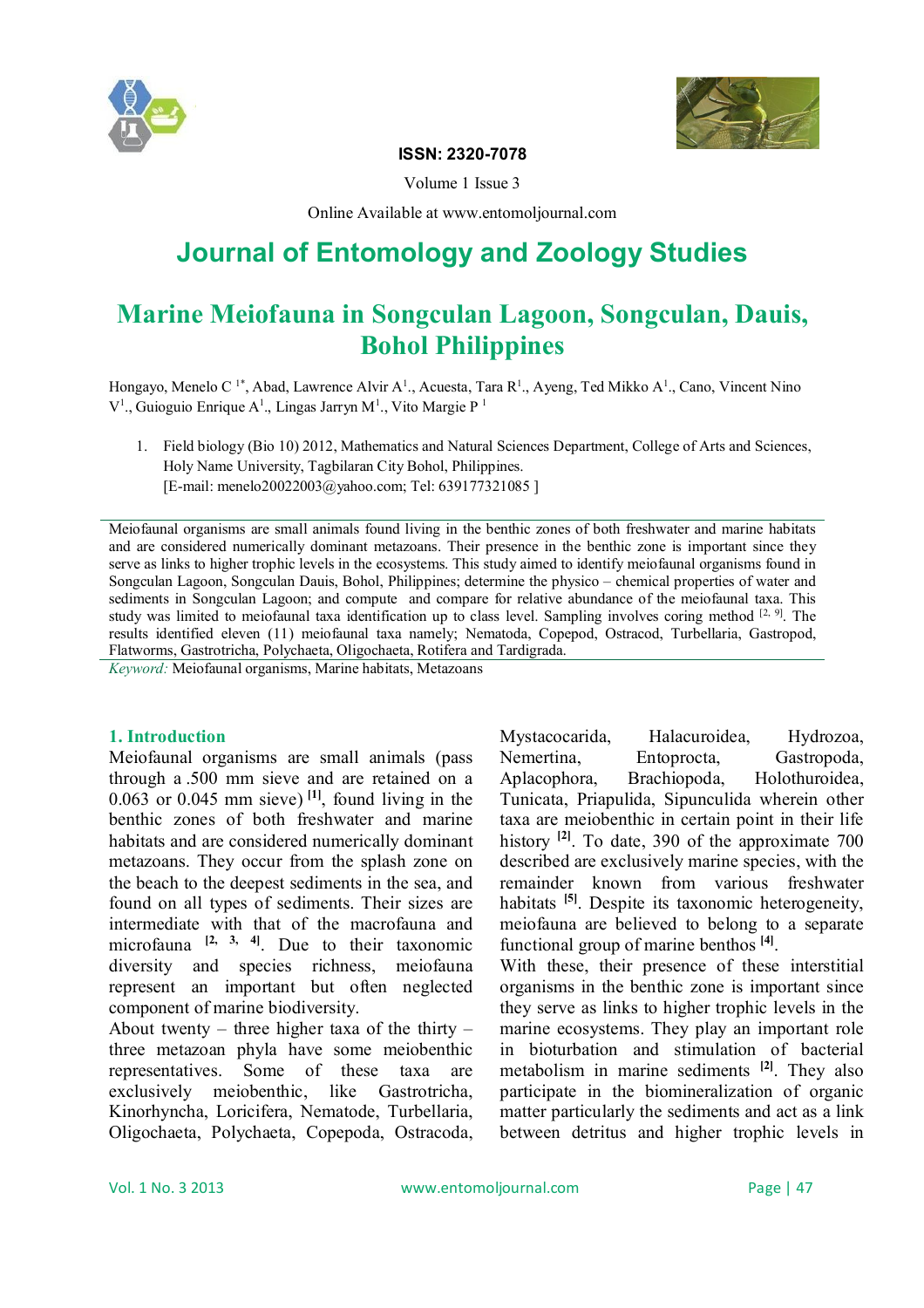tropical habitats. This also exhibit high sensitivity to anthropogenic inputs, making them excellent sentinels of pollution **[6]**. Futhermore, the importance of meiofauna on ecosystem dynamics and the lack of background information on them suggest the creation of baseline research **[7]** and will provide the first steps for a comprehensive understanding of the effect of habitat loss and fragmentation, since the state and composition of meiofauna assemblages may reflect the general health of the marine benthos **[8]** .

#### **2. Objectives of the Study**

This study aimed to identify possible meiofaunal organisms found in Songculan Lagoon, Songculan Dauis, Bohol, Philippines; determine the physico – chemical properties of water and sediments in Songculan Lagoon; and compute for relative abundance of the meiofaunal taxa.

#### **3. Significance of the Study**

The main importance of this study is to identify the meiofaunal taxa in Songculan Lagoon. The results of this study serve as baseline information of the meiofaunal taxa and their abundance. This raised awareness of the importance of these interstitial organisms in Songculan Lagoon so that activities that directly or indirectly cause disturbance will be taken into consideration. The importance of meiofauna on ecosystem dynamics and the lack of background information on them suggest the creation of baseline research, which `provide the first steps for a comprehensive understanding of the effect of habitat loss, and fragmentation, since the state and composition of meiofauna assemblages may reflect the general health of the marine benthos **[7]** .

#### **4. Scope and Limitations of the Study**

This study was limited to meiofauna taxa identification up to class level in Songculan Lagoon. The sampling was conducted last July 25, 2012. Sampling involved coring method<sup>[2]</sup>. Salinity and temperature were the only physical parameters taken. The variables measured for water analysis included density, temperature, turbidity, salinity, suspended solids, color and pH.

#### **5. Materials and Methods 5.1 Sampling site**

Three stations were selected, station 1- one near the mouth (9° 38'9'' N, 123°50'18'' E), station 2 in the middle (9°38'8" N, 123°50'13'' E) and station 3-the other one in the end (9°38'5'' N, 123°50'7'' E) of Songculan Lagoon in Songculan, Dauis, Bohol Philippines with dense mangrove populations on the edges.



**Fig 1:** Songculan Lagoon

## **5.2 Sample collection, fixation, extraction and identification**

Sediment samples were collected during low tide in the intertidal zone through coring method  $[2,9]$ and fixed in 5% buffered formalin stained with congo red. Extraction was conducted through decantation **[2]**. The collected meiofaunal organisms were examined and identified under the use of stereoscope using pictorial key identification.

#### **5.3 Sediment Analysis**

The samples were dried at 60º C, weighed and then sieved (sieves 75 µm and 150 µm). The sediments that were able to pass through each sieve were weighed and computed for % sand, % silt, % clay **[8]** .

#### **5.4 Data Analysis**

In this particular study, in determining the abundance, the formula of Smith and Smith **[10] ,**  was used

**Relative Abundance**  $=\frac{Number\ of\ individual\ s\ in\ a\ given\ species}{Total\ number\ of\ individuals\ of\ all\ species}X$  100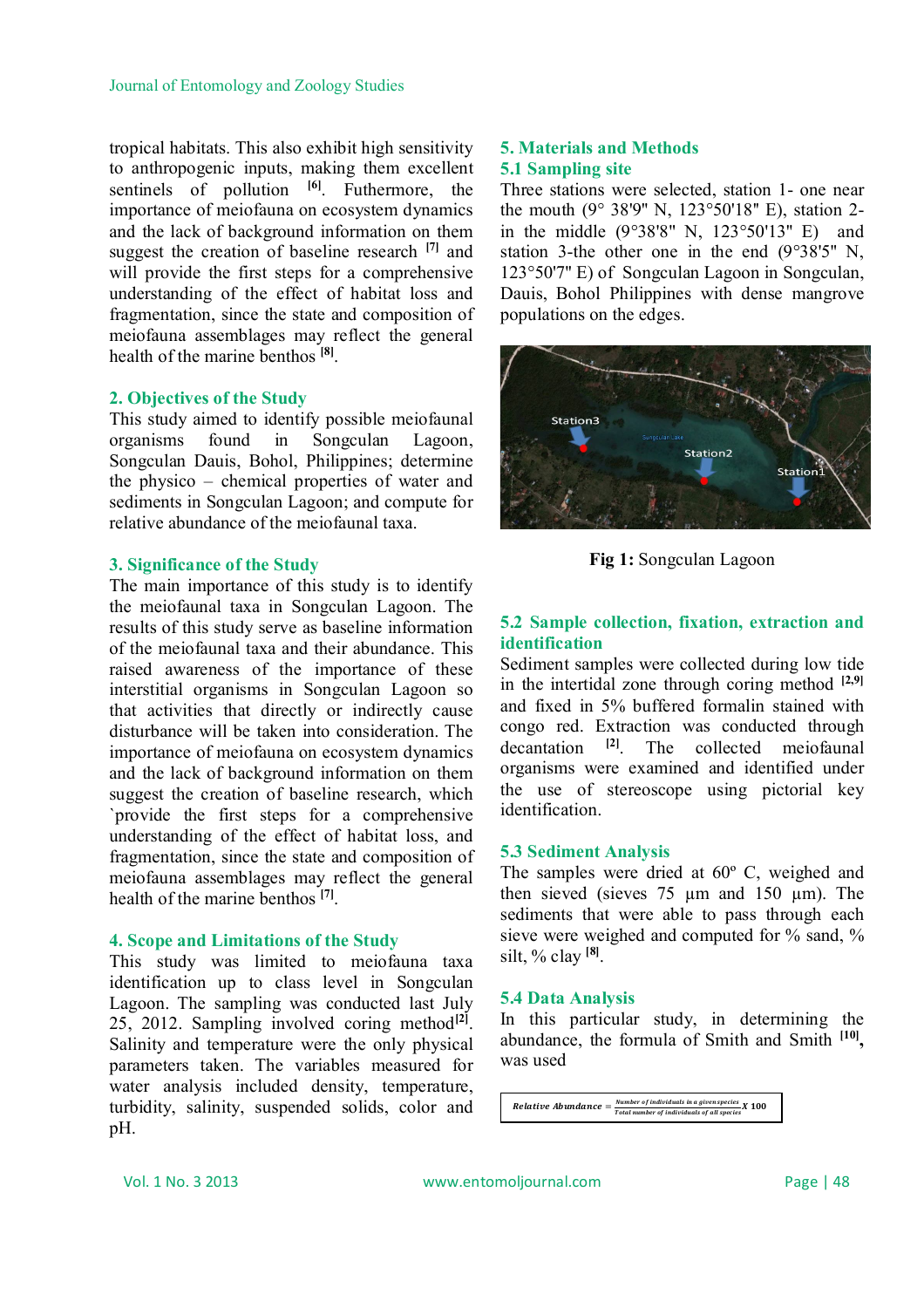and to compare the abundance was analyzed with Kolmogorov-Smirnov Two Sample Test for the comparison among taxa. The significance level was set at *P*<0.05.

#### **6. Results and Discussion**

| <b>rapic 1.</b> Kelah ve abundance of melolating taxa in bongcalan Lagoon |                |                  |                |           |                       |              |                |                  |               |                             |                  |                |                |           |                         |           |                       |
|---------------------------------------------------------------------------|----------------|------------------|----------------|-----------|-----------------------|--------------|----------------|------------------|---------------|-----------------------------|------------------|----------------|----------------|-----------|-------------------------|-----------|-----------------------|
|                                                                           |                | <b>Station 1</b> |                |           |                       |              |                | <b>Station 2</b> |               |                             | <b>Station 3</b> |                |                |           |                         |           |                       |
| Meiofauna                                                                 | $\mathbf{R}1$  | R <sub>2</sub>   | R <sub>3</sub> | Abundance | Abundance<br>Relative | R1           | R <sub>2</sub> | R <sub>3</sub>   | Abundance     | Abundance<br>Relative<br>ò, | $\bf R1$         | R2             | R <sub>3</sub> | Abundance | ဗ<br>Relaive<br>Abundan | Abundance | Abundance<br>Relative |
| Tardigrada                                                                |                | $\Omega$         | $\theta$       |           | $0\%$                 | 7            | 0              | $\Omega$         | $\mathcal{I}$ | $1\%$                       | $\Omega$         | $\Omega$       | $\theta$       | $\Omega$  | $0\%$                   | 8         | $0\%$                 |
| <b>Rotifera</b>                                                           | 0              | $\Omega$         | $\Omega$       | $\theta$  | $0\%$                 | $\theta$     | 0              | $\theta$         | $\Omega$      | $0\%$                       | 9                | $\overline{2}$ | $\overline{2}$ | 13        | 3%                      | 13        | $1\%$                 |
| Oligochaeta                                                               | $\Omega$       | $\theta$         | $\Omega$       | $\theta$  | $0\%$                 | 11           | $\overline{0}$ | 8                | 19            | 3%                          | $\theta$         | $\Omega$       | $\Omega$       | $\Omega$  | $0\%$                   | 19        | $1\%$                 |
| Polychaeta                                                                | 4              |                  | $\Omega$       | 5         | $1\%$                 | $\Omega$     | 0              | $\Omega$         | $\Omega$      | $0\%$                       | $\Omega$         | 10             | 6              | 16        | 4%                      | 21        | $1\%$                 |
| Gastroticha                                                               | 0              | $\theta$         | $\Omega$       | $\theta$  | $0\%$                 | $\mathbf{0}$ | 0              | 0                | $\Omega$      | $0\%$                       | $\theta$         | 12             | 10             | 22        | $5\%$                   | 22        | $1\%$                 |
| <b>Flatworms</b>                                                          | $\overline{0}$ | $\theta$         | $\Omega$       | $\theta$  | $0\%$                 | 24           | 8              | 8                | 40            | $7\%$                       | $\theta$         | $\Omega$       | $\Omega$       | $\Omega$  | $0\%$                   | 40        | 2%                    |
| Gastropod                                                                 | $\overline{2}$ | $\theta$         |                | 3         | $0\%$                 | 15           | $\overline{2}$ | 9                | 26            | $5\%$                       | 47               | 56             | 50             | 153       | 38%                     | 182       | $11\%$                |
| Turbellaria                                                               | 84             | 87               | 70             | 241       | 36<br>$\frac{0}{0}$   | $\theta$     | $\overline{0}$ | $\Omega$         | $\Omega$      | $0\%$                       | $\Omega$         | $\Omega$       | $\Omega$       | $\Omega$  | $0\%$                   | 241       | 15%                   |
| <b>Ostracod</b>                                                           | 79             | 72               | 20             | 171       | 26<br>$\frac{0}{0}$   | 30           | 8              | 49               | 87            | 15%                         | $\Omega$         | $\Omega$       | $\theta$       | $\Omega$  | $0\%$                   | 258       | 16%                   |
| Copepod                                                                   | 0              | $\Omega$         | $\Omega$       | $\Omega$  | $0\%$                 | 62           | 101            | 111              | 274           | 48%                         |                  | 5.             | 2              | 8         | $2\%$                   | 282       | 17%                   |
| <b>Nematodes</b>                                                          | 92             | 76               | 74             | 242       | 37<br>$\frac{0}{0}$   | 40           | 42             | 34               | 116           | 20%                         | 43               | 75             | 76             | 194       | 48%                     | 552       | 34%                   |
|                                                                           |                |                  |                | 663       |                       |              |                |                  | 569           |                             |                  |                |                | 406       |                         | 1638      |                       |

**Table 1:** Relative abundance of meiofaunal taxa in Songculan Lagoon

**Table 2:** Kolmogorov-Smirnov Two Sample Test of Meiofaunal taxa in Songculan Lagoon

| Meiofauna        | Nematodes | Oligochaet<br>$\approx$ | <b>Tardigrad</b><br>$\approx$ | ರ<br>Copepo | Ostracod | Gastropod | Polychaeta | Rotifera | Gastrotich<br>$\approx$ | <b>Turbellari</b><br>ಷ | Flatworms |
|------------------|-----------|-------------------------|-------------------------------|-------------|----------|-----------|------------|----------|-------------------------|------------------------|-----------|
| <b>Nematodes</b> |           |                         |                               |             |          |           |            |          |                         |                        |           |
| Oligochaeta      | $\theta$  |                         |                               |             |          |           |            |          |                         |                        |           |
| Tardigrada       | $\Omega$  | 0.966                   | 1                             |             |          |           |            |          |                         |                        |           |
| Copepod          | 0.028     | 0.307                   | 0.307                         |             |          |           |            |          |                         |                        |           |
| Ostracod         | 0.028     | 0.111                   | 0.028                         | 0.662       |          |           |            |          |                         |                        |           |
| Gastropod        | 0.028     | 0.028                   | 0.028                         | 0.662       | 0.966    |           |            |          |                         |                        |           |
| Polychaeta       | $\theta$  | 0.966                   | 0.966                         | 0.662       | 0.111    | 0.307     |            |          |                         |                        |           |
| Rotifera         | $\theta$  |                         | 0.966                         | 0.662       | 0.111    | 0.111     | 0.966      |          |                         |                        |           |
| Gastroticha      | $\theta$  |                         | 0.966                         | 0.307       | 0.111    | 0.028     | 0.966      | 0.966    |                         |                        |           |
| Turbellaria      | 0.028     | 0.662                   | 0.662                         | 0.662       | 0.662    | 0.111     | 0.662      | 0.662    | 0.662                   |                        |           |
| <b>Flatworms</b> | $\theta$  |                         | 0.662                         | 0.662       | 0.307    | 0.111     | 0.966      | 0.966    |                         | 0.662                  |           |



**Fig 2:** Relative abundance of meiofaunal taxa in Songculan Lagoon Songculan Dauis Bohol Philippines.

#### Vol. 1 No. 3 2013 www.entomoljournal.comPage | 49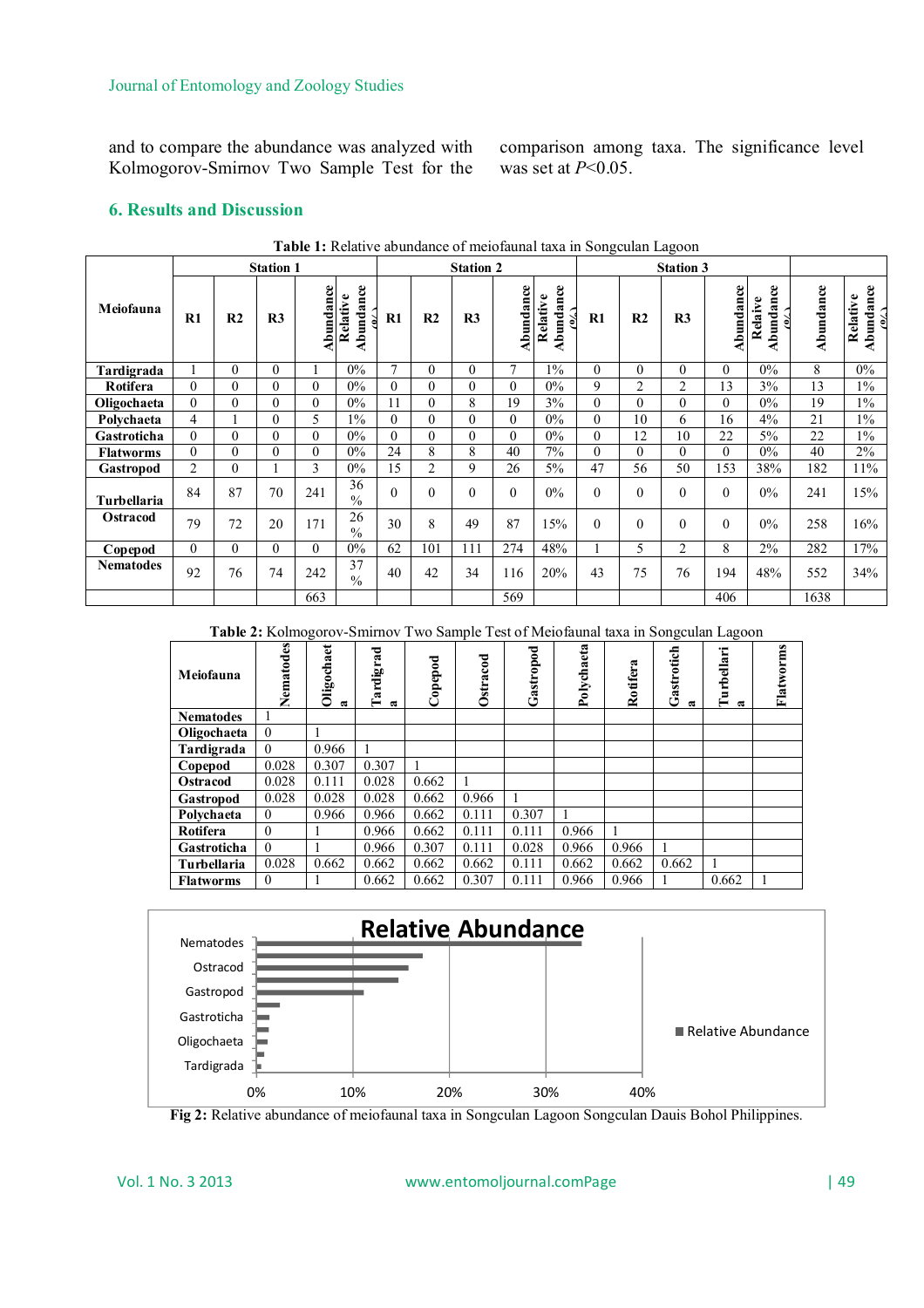

**Fig 2:** Meiofaunal Organisms in Songculan Lagoon, Songculan Dauis Bohol Philippines.

|  |  |  |  |  | Table 3: Physico-chemical properties of seawater in Songculan Lagoon, Songculan Dauis Bohol Philippines. |  |  |
|--|--|--|--|--|----------------------------------------------------------------------------------------------------------|--|--|
|  |  |  |  |  |                                                                                                          |  |  |
|  |  |  |  |  |                                                                                                          |  |  |

| <b>Properties</b>   |                 |         |              |                |       |                          |  |  |
|---------------------|-----------------|---------|--------------|----------------|-------|--------------------------|--|--|
| <b>l'emperature</b> | <b>Salinity</b> | pН      | Turbidity    | Densitv        | Color | Suspended solids (100ml) |  |  |
| $30^{\circ}$ C      | $1.5$ ppt       | (Basic) | $30cm^{+++}$ | $100.415$ g/ml | Clear |                          |  |  |

**Table 4:** Sediment analysis in Songculan Lagoon, Songculan Dauis Bohol Philippines.

|         | Dry Wt. 184.3 g |                 |              |  |  |  |  |  |  |
|---------|-----------------|-----------------|--------------|--|--|--|--|--|--|
| Wet Wt. | Sand            | Silt            | Clay         |  |  |  |  |  |  |
| 195.4 g | 149.5g (81%)    | 28.9 g $(16\%)$ | 5.9 g $(3%)$ |  |  |  |  |  |  |

Eleven (11) meiofaunal taxa were identified in Songculan Lagoon namely; Netamoda, Copepod, Ostracod, Turbellaria, Gastropod, Flatworms, Gastroticha, Polychaeta, Oligochaeta, Rotifera and Tardigrada. In station 1, six (6) meiofanual taxa determined which included the Tardigrada, Polychaeta, Gastropod, Turbellaria, Ostracod, and Nematodes. For station 2, seven (7) taxa were determined having the highest number taxa in Songculan Lagoon namely Tardigrada, Oligochaeta, Flatworms, Gastropod, Ostracod, Copepod and Nematodes. In station 3 with six (6) taxa which included the Rotifera, Polychaeta, Gastroticha, Gastropod, Copepod and Nematodes. Nematodes and Garstropods were the taxa occurring in all stations.

The most dominant at the entire sampling site were the Nematodes as shown in Table 1 and Figure 2. Table 1 showed the relative abundance or dominant of meiofaunal taxa found among sediments in Songculan Lagoon namely; Netamoda (34%-552 individuals), Copepod<br>(17%-282 individuals), Ostracod (16%-258  $(17\% - 282$  individuals), Ostracod individuals), Turbellaria (15%-241 individuals), Gastropod (11%-182 individuals), Flatworms (2%-40 individuals), Gastroticha (1%-22 individuals), Polychaeta (1%-21 individuals), Oligochaeta (1-%19 individuals), Rotifera (1%- 13 individuals) and Tardigrada (0%-8 individuals).

In the Kolmogorov-Smirnov Two Sample Test as shown in Table 2 for the comparison of the abundance of meiofauna taxa, for Nematoda that there was a significant difference compared among meiofauna taxa identified in this study. For Oligochaeta, there was a significant difference compared to Nematoda (*P*>0.05) and Gastropoda (*P*>0.028). For Tardigrada, there was